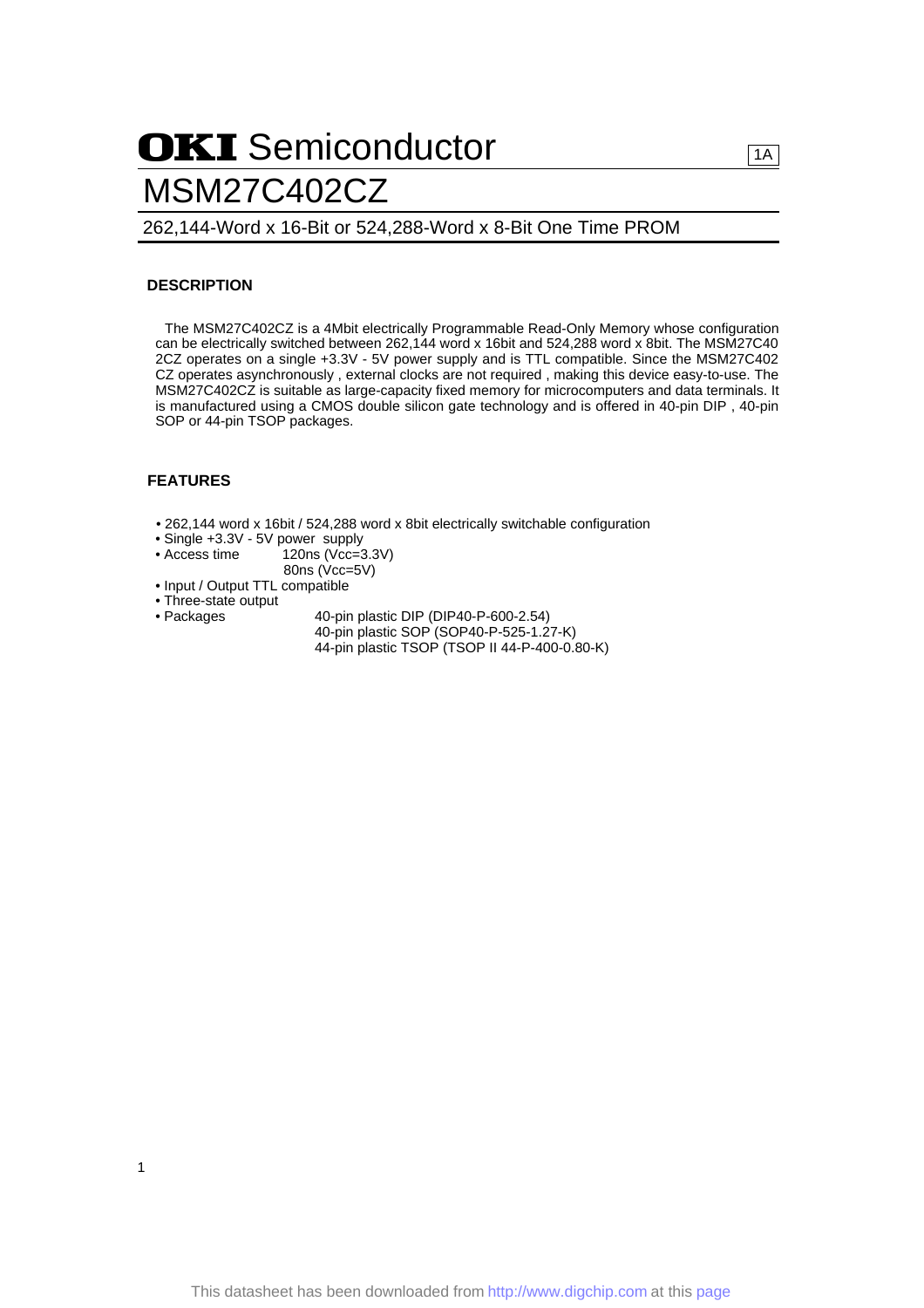### **PIN CONFIGURATION (TOP VIEW)**



PIN NAMES FUNCTIONS D15/A-1 Data output / Address input A0 - A17 Address input D0 - D14 Data output **CE** OE Output enable  $V_{\text{CC}}$  Power supply voltage  $\overline{BYTE}/V_{PP}$  Mode switch / Program power supply voltage NC Non connection Chip enable  $V_{SS}$  GND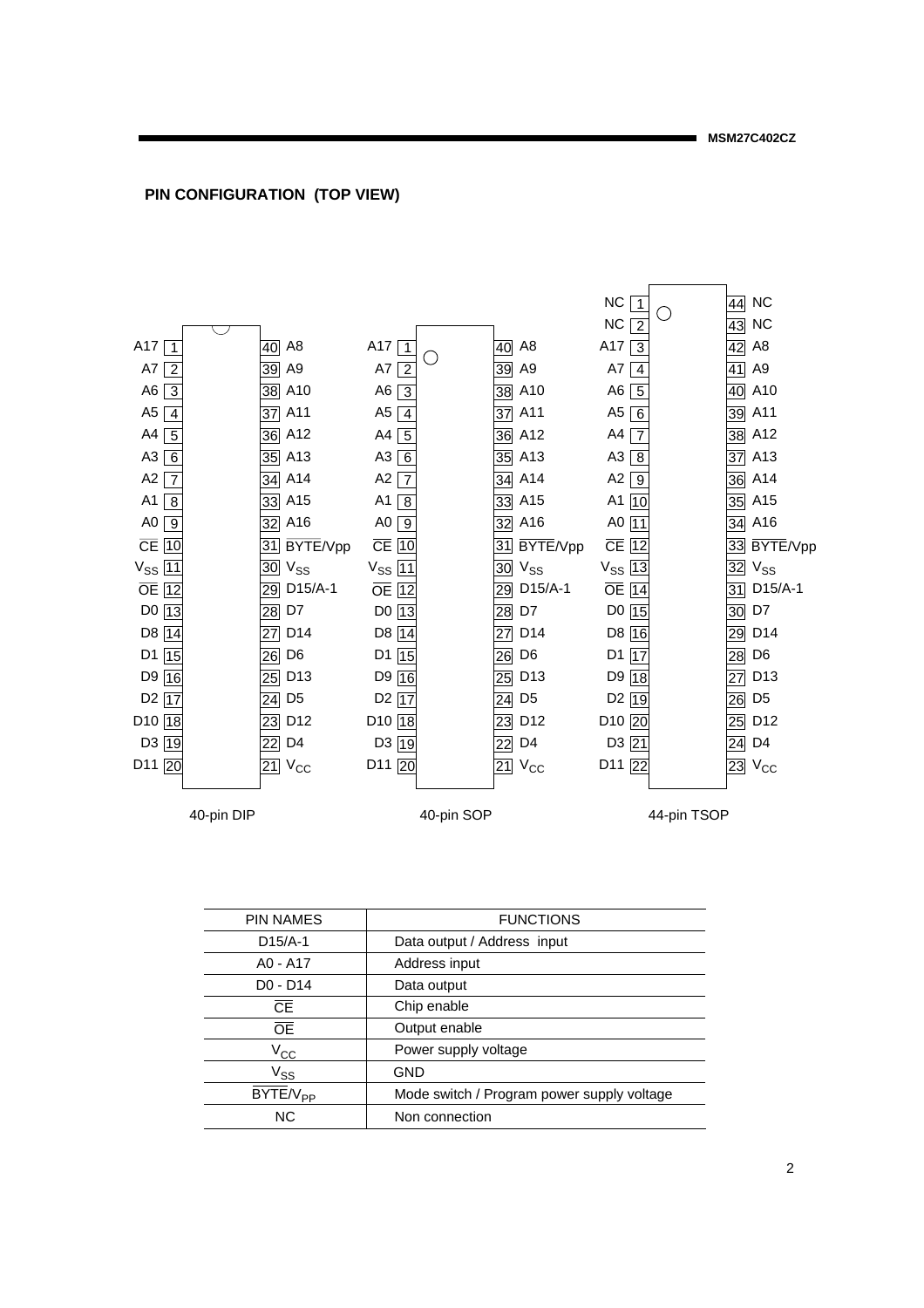

In 8-bit output mode, these pins are three-stated and pin D15 functions as the A-1 address pin.

## **FUNCTION TABLE**

| <b>MODE</b>                 | <b>CE</b> | <b>OE</b> | $BYTE/V_{PP}$ | $V_{\rm CC}$ | $D0 - D7$        | D8 - D14         | $D15/A-1$ |  |
|-----------------------------|-----------|-----------|---------------|--------------|------------------|------------------|-----------|--|
| READ (16-Bit)               |           | L         | Н             |              |                  | $D_{\text{OUT}}$ |           |  |
| READ (8-Bit)                |           |           |               |              | $D_{\text{OUT}}$ | Hi-Z             | L/H       |  |
| <b>OUTPUT DISABLE</b>       |           | Н         | H             | 3.0V<br>to   |                  | Hi-Z             |           |  |
|                             |           |           |               | 5.5V         |                  |                  | $\star$   |  |
| STAND-BY                    | н         | $\star$   | H             |              |                  | Hi-Z             |           |  |
|                             |           |           |               |              |                  |                  | $\star$   |  |
| <b>PROGRAM</b>              |           | н         |               |              |                  | $D_{IN}$         |           |  |
| <b>PROGRAM INHIBIT</b>      | н         | н         | 11.5V         | 6.25V        |                  | Hi-Z             |           |  |
| <b>PROGRAM VERIFY</b>       | H         | ┗         |               |              | $D_{\text{OUT}}$ |                  |           |  |
| $\sim$ $\sim$ $\sim$ $\sim$ |           |           |               |              |                  |                  |           |  |

\* : Don't Care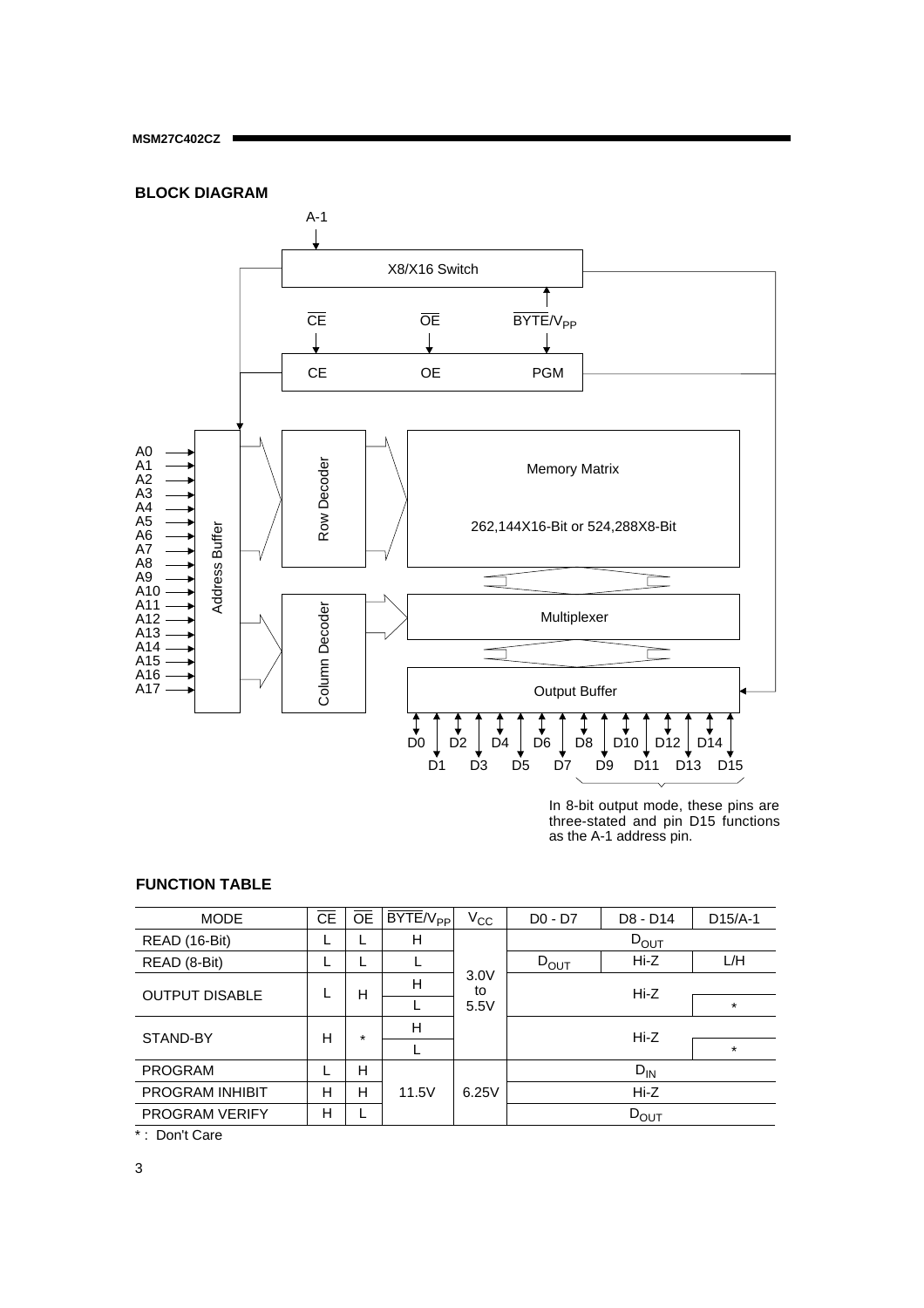# **ABSOLUTE MAXIMUM RATINGS**

| Parameter                        | Symbol                      | Condition            | Value                    | Unit        |
|----------------------------------|-----------------------------|----------------------|--------------------------|-------------|
| Operating temperature under bias | Topr                        |                      | 0 to 70                  | $^{\circ}C$ |
| Storage temperature              | $\mathsf{F}_{\mathsf{std}}$ |                      | $-55$ to 125             | $^{\circ}C$ |
| Input voltage                    | V,                          |                      | -0.5 to $V_{CC}$ + 0.5   |             |
| Output voltage                   | $V_{\rm O}$                 |                      | $-0.5$ to $V_{CC}$ + 0.5 |             |
| Power supply voltage             | $V_{\rm CC}$                | relative to $V_{SS}$ | $-0.5$ to $7$            |             |
| Program power supply voltage     | V <sub>PP</sub>             |                      | $-0.5$ to 12.5           |             |
| Power dissipation per package    | $P_D$                       |                      | 1.0                      | W           |

### **RECOMMENDED OPERATING CONDITIONS FOR READ**

|                                      |                 |                        |        |                          | (Ta=0 to $70^{\circ}$ C) |        |
|--------------------------------------|-----------------|------------------------|--------|--------------------------|--------------------------|--------|
| Parameter                            | Symbol          | Condition              | Min.   | Typ.                     | Max.                     | Unit   |
| $V_{CC}$ power supply voltage        | $\rm V_{CC}$    | $V_{CC} = 3.0V - 5.5V$ | 3.0    | $\overline{\phantom{0}}$ | 5.5                      | $\vee$ |
| V <sub>PP</sub> power supply voltage | V <sub>PP</sub> |                        | $-0.5$ |                          | $V_{CC}$ +0.5            | $\vee$ |
| Input "H" level                      | V <sub>IH</sub> |                        | 2.2    | -                        | $V_{CC}$ +0.5            | $\vee$ |
| Input "L" level                      | $V_{IL}$        |                        | $-0.5$ | -                        | 0.6                      |        |

Voltage is relative to Vss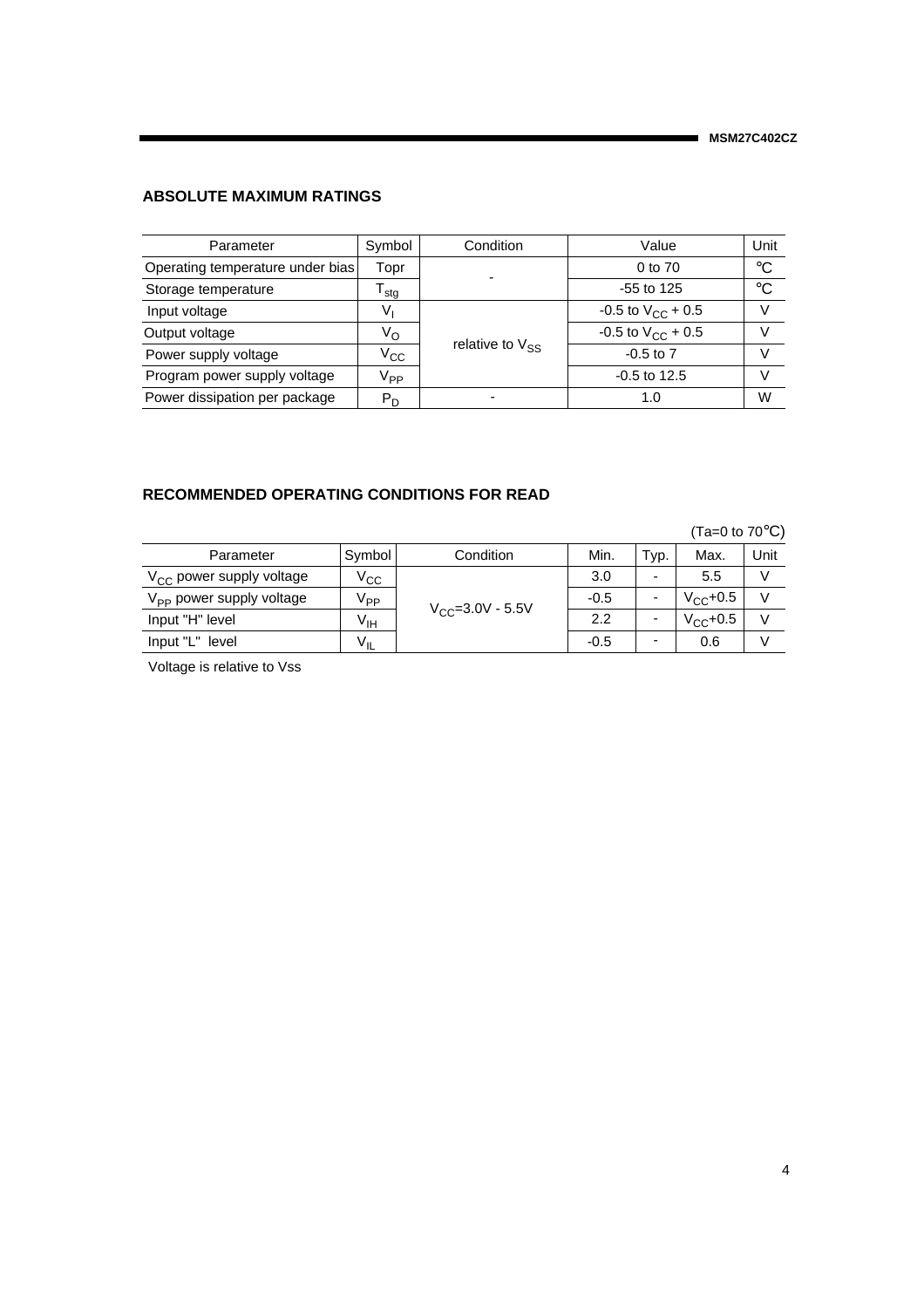# **ELECTRICAL CHARACTERISTICS (Read operation)**

## **DC Characteristics 1**

|                                      |                  |                               | ( $V_{CC}$ =3.3V $\pm$ 0.3V, Ta=0 to 70°C) |      |               |        |  |
|--------------------------------------|------------------|-------------------------------|--------------------------------------------|------|---------------|--------|--|
| Parameter                            | Symbol           | Condition                     | Min.                                       | Typ. | Max.          | Unit   |  |
| Input leakage current                | 41 I             | $V_i = 0$ to $V_{\text{CC}}$  |                                            |      | 10            | μA     |  |
| Output leakage current               | اړه              | $V_{\Omega} = 0$ to Vcc       |                                            |      | 10            | μA     |  |
| $V_{CC}$ power supply current        | $I_{CS1}$        | $CE=V_{CC}$                   |                                            |      | 10            | μA     |  |
| (Standby)                            | I <sub>CS2</sub> | $CE=V_{IH}$                   |                                            |      | 1             | mA     |  |
| $V_{CC}$ power supply current        | <sup>I</sup> CCA | $CE=V_{IL}$ $OE=V_{IH}$       |                                            |      | 40            | mA     |  |
| (Read)                               |                  | $tc = 120ns$                  |                                            |      |               |        |  |
| V <sub>PP</sub> power supply current | I <sub>PP</sub>  | $V_{PP} = V_{CC}$             |                                            |      | 10            | μA     |  |
| Input "H" level                      | $V_{\text{IH}}$  |                               | 2.0                                        |      | $V_{CC}$ +0.5 | V      |  |
| Input "L" level                      | $V_{IL}$         |                               | $-0.5$                                     |      | 0.6           | V      |  |
| Output "H" level                     | $V_{OH}$         | $I_{OH} = -200 \mu A$         | $V_{CC}$ -0.4                              |      |               | $\vee$ |  |
| Output "L" level                     | $V_{OL}$         | $I_{\text{OI}} = 1 \text{mA}$ |                                            |      | 0.4           | V      |  |

Voltage is relative to Vss

### **DC Characteristics 2**

 $(V_{CC} = 5V \pm 0.5V,$  Ta=0 to 70 $^{\circ}$ C)

|                                      |                  |                                                                               | ں ک    |                          |               |        |
|--------------------------------------|------------------|-------------------------------------------------------------------------------|--------|--------------------------|---------------|--------|
| Parameter                            | Symbol           | Condition                                                                     | Min.   | Typ.                     | Max.          | Unit   |
| Input leakage current                | ŀц               | $V_i = 0$ to $Vcc$                                                            |        |                          | 10            | μA     |
| Output leakage current               | <sup>I</sup> LO  | $V_0 = 0$ to Vcc                                                              |        |                          | 10            | μA     |
| $V_{CC}$ power supply current        | $I_{CS1}$        | $CE=V_{CC}$                                                                   |        |                          | 50            | μA     |
| (Standby)                            | I <sub>CS2</sub> | $CE=V_{IH}$                                                                   |        | ٠                        | 1             | mA     |
| V <sub>CC</sub> power supply current | <sup>I</sup> CCA | $\overline{\text{CE}} = V_{\text{IL}}$ $\overline{\text{OE}} = V_{\text{IH}}$ |        |                          | 70            | mA     |
| (Read)                               |                  | $tc = 80ns$                                                                   |        |                          |               |        |
| V <sub>PP</sub> power supply current | Ipp              | $V_{PP} = V_{CC}$                                                             |        |                          | 10            | μA     |
| Input "H" level                      | $V_{\text{IH}}$  |                                                                               | 2.2    |                          | $V_{CC}$ +0.5 | $\vee$ |
| Input "L" level                      | $V_{\sf IL}$     |                                                                               | $-0.5$ |                          | 0.8           | V      |
| Output "H" level                     | $V_{OH}$         | $I_{OH} = -400 \mu A$                                                         | 2.4    | $\overline{\phantom{a}}$ | ۰             | V      |
| Output "L" level                     | $V_{OL}$         | $I_{OL}$ =2.1mA                                                               |        |                          | 0.45          | V      |

Voltage is relative to Vss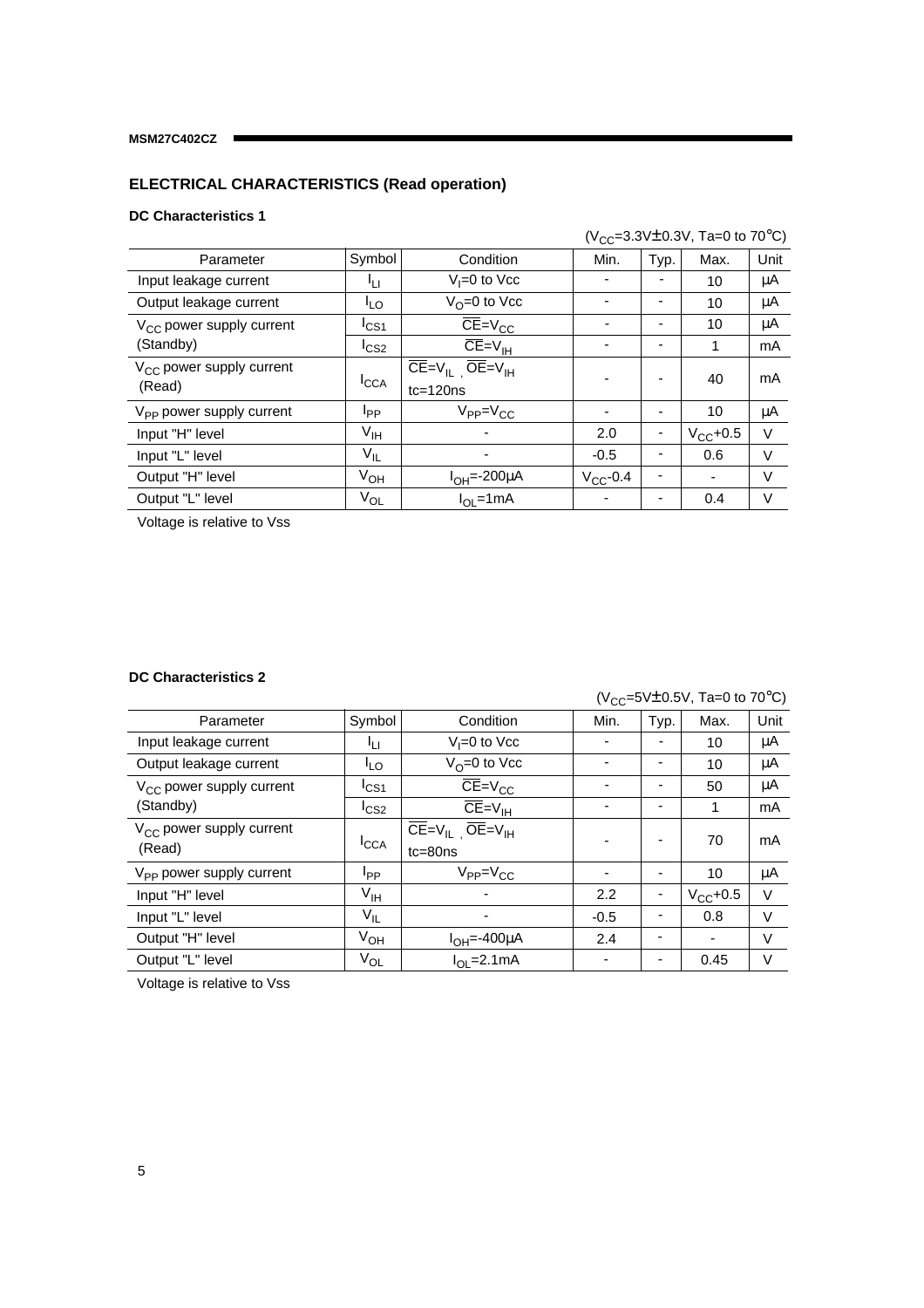#### **AC Characteristics 1**

|                             |                            |                                                               | ( $V_{CC}$ =3.3V $\pm$ 0.3V, Ta=0 to 70°C) |      |      |  |  |
|-----------------------------|----------------------------|---------------------------------------------------------------|--------------------------------------------|------|------|--|--|
| Parameter                   | Symbol                     | Condition                                                     | Min.                                       | Max. | Unit |  |  |
| Access cycle time           | $\mathsf{T}_{\mathsf{C}}$  | -                                                             | 120                                        |      | ns   |  |  |
| Address access time         | <sup>I</sup> ACC           | $\overline{\text{CE}} = \overline{\text{OE}} = V_{\text{II}}$ | ۰                                          | 120  | ns   |  |  |
| CE access time              | $\mathsf{T}_{\mathsf{CE}}$ | $\overline{OE} = V_{\parallel}$                               | ۰                                          | 120  | ns   |  |  |
| $\overline{OE}$ access time | Т <sub>ое</sub>            | $CE=V_{II}$                                                   |                                            | 70   | ns   |  |  |
| Output disable time         | $L_{CHZ}$                  | $OE = VH$                                                     | 0                                          | 60   | ns   |  |  |
|                             | T <sub>OHZ</sub>           | $CE=V_{II}$                                                   | 0                                          | 55   | ns   |  |  |
| Output hold time            | т <sub>он</sub>            | $\overline{\text{CE}} = \overline{\text{OE}} = V_{\text{II}}$ | 0                                          | ٠    | ns   |  |  |

Measurement conditions

| Input signal level            |  |
|-------------------------------|--|
| Input timing reference level  |  |
|                               |  |
| Output timing reference level |  |



#### **AC Characteristics 2**

 $(V_{CC} = 5V \pm 0.5V, Ta = 0$  to 70°C)

| Parameter                   | Symbol                     | Condition                                                     | Min.                     | Max.                     | Unit |
|-----------------------------|----------------------------|---------------------------------------------------------------|--------------------------|--------------------------|------|
| Access cycle time           | $\mathsf{T}_{\mathsf{C}}$  | -                                                             | 80                       |                          | ns   |
| Address access time         | ACC                        | $CE = \overline{OE} = V_{\parallel}$                          | $\overline{\phantom{0}}$ | 80                       | ns   |
| $\overline{CE}$ access time | $\mathsf{T_{CE}}$          | $\overline{OE} = V_{\text{II}}$                               | $\overline{\phantom{0}}$ | 80                       | ns   |
| $\overline{OE}$ access time | $\mathsf{T}_{\mathsf{OE}}$ | $\overline{\mathsf{CE}} = \mathsf{V}_{\mathsf{II}}$           | -                        | 50                       | ns   |
| Output disable time         | <sup>I</sup> CHZ           | $OE = V_{II}$                                                 | 0                        | 40                       | ns   |
|                             | <sup>I</sup> OHZ           | $\overline{\text{CE}} = V_{\text{IL}}$                        | 0                        | 35                       | ns   |
| Output hold time            | Т <sub>он</sub>            | $\overline{\text{CE}} = \overline{\text{OE}} = V_{\text{II}}$ | 0                        | $\overline{\phantom{0}}$ | ns   |

Measurement conditions

0V/3V Input signal level 0.8V/2.0V 1TTL gate + 100pF Output timing reference level **Face 19** 0.8V/2.0V Input timing reference level Output load

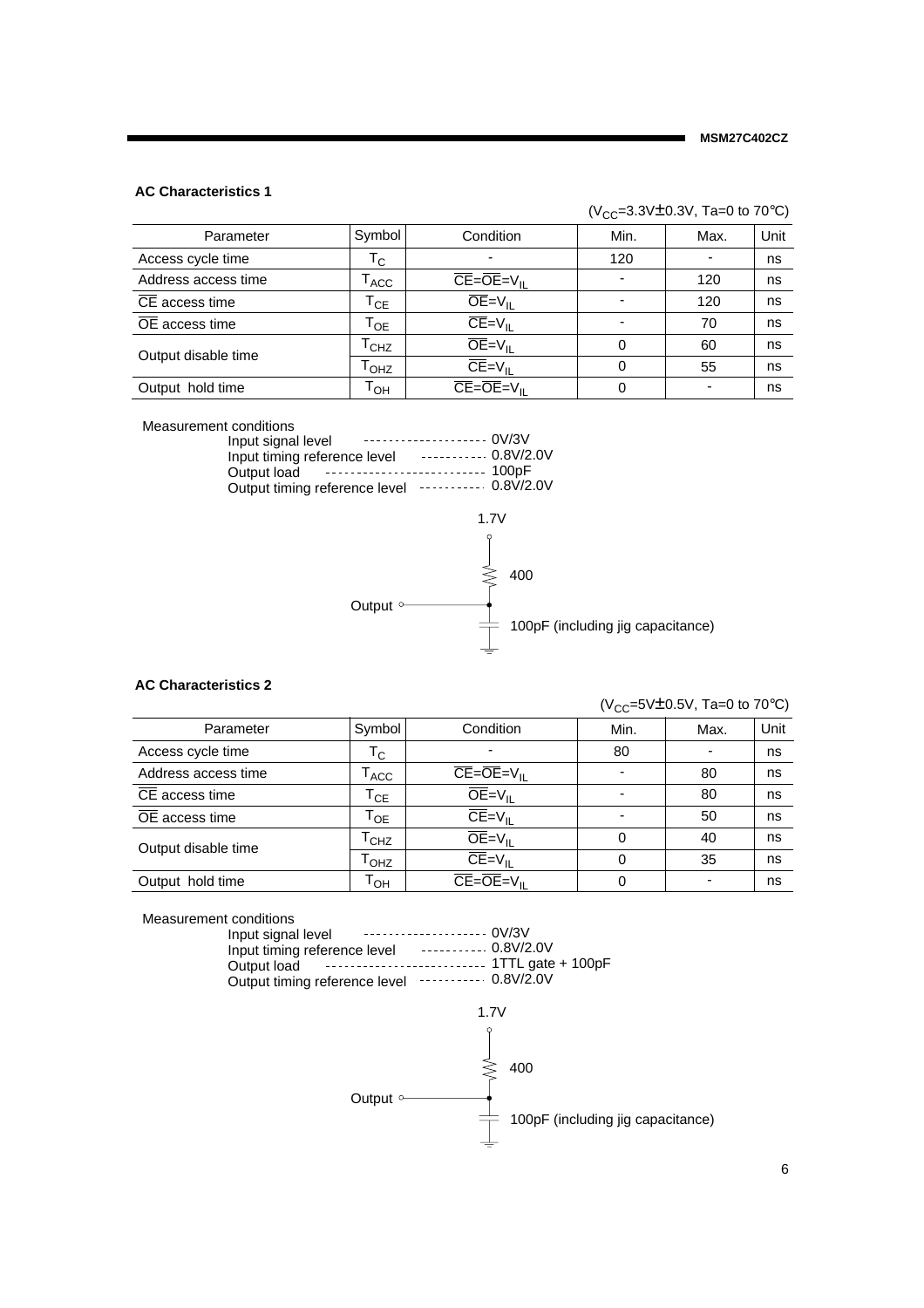# **TIMING CHART (READ CYCLE)**





 **8-Bit Read Mode (BYTE=VIL)**

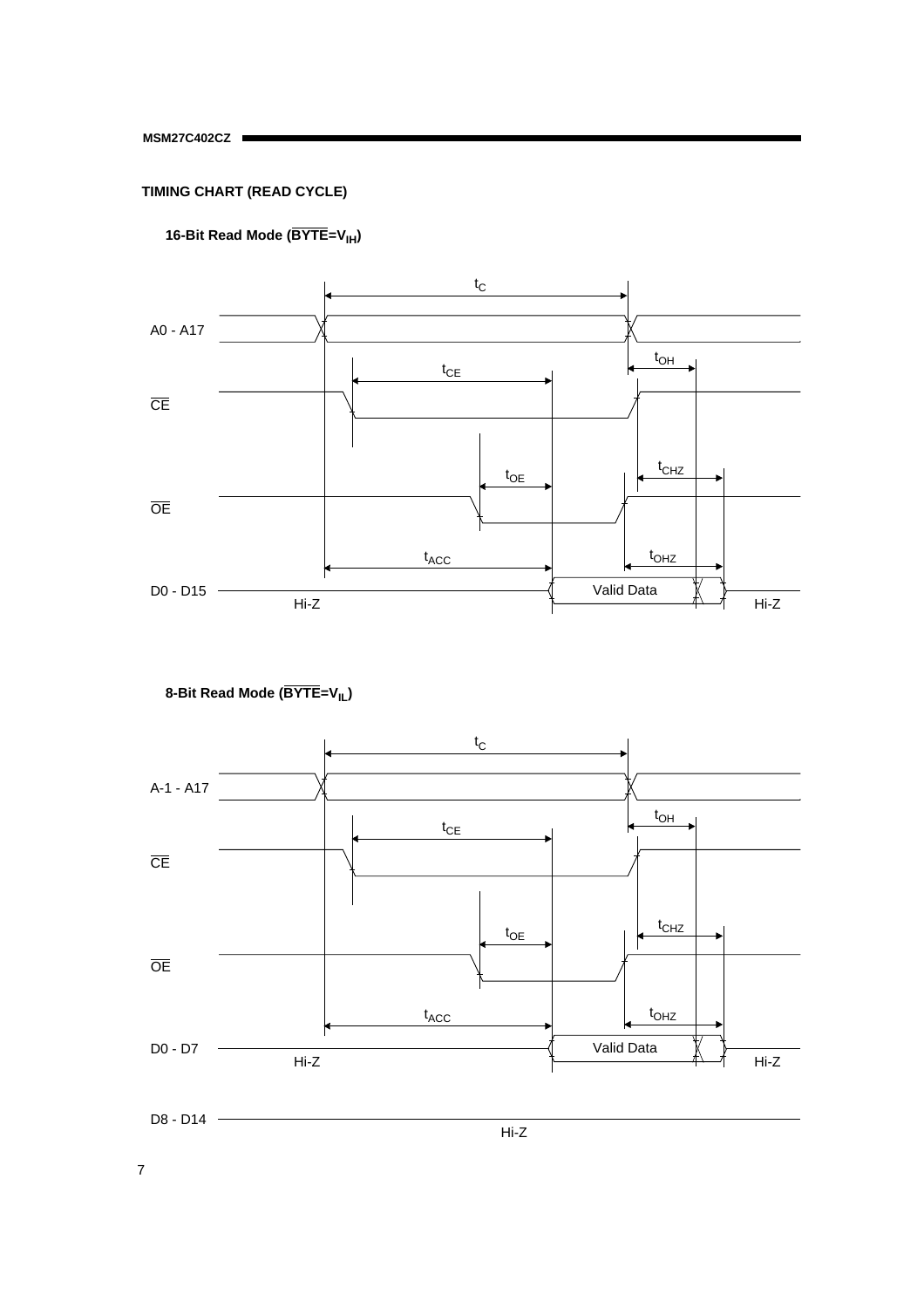# **ELECTRICAL CHARACTERISTICS (Programming operation)**

### **DC Characteristics**

|                                                |                   |                       |                          |      | (Ta=25 $\degree$ C $\pm$ 5 $\degree$ C) |        |
|------------------------------------------------|-------------------|-----------------------|--------------------------|------|-----------------------------------------|--------|
| Parameter                                      | Symbol            | Condition             | Min.                     | Typ. | Max.                                    | Unit   |
| Input leakage current                          | ŀц                | $V_I = V_{CC} + 0.5V$ |                          |      | 10                                      | μA     |
| $V_{\text{PP}}$ power supply current (Program) | $I_{PP2}$         | $CE=V_{IL}$           |                          |      | 50                                      | mA     |
| V <sub>CC</sub> power supply current           | ICC               |                       | $\overline{\phantom{0}}$ |      | 80                                      | mA     |
| Input "H" level                                | $V_{\text{IH}}$   |                       | 2.2                      |      | $V_{CC}$ +0.5                           | V      |
| Input "L" level                                | $V_{IL}$          |                       | $-0.5$                   |      | 0.8                                     | V      |
| Output "H" level                               | $V_{OH}$          | $I_{OH} = -400 \mu A$ | 2.4                      |      |                                         | V      |
| Output "L" level                               | $V_{OL}$          | $I_{\Omega}$ = 2.1 mA | $\overline{\phantom{a}}$ |      | 0.45                                    | $\vee$ |
| Program voltage                                | $V_{\mathsf{PP}}$ |                       | 11.25                    | 11.5 | 11.75                                   | V      |
| $V_{CC}$ power supply voltage                  | $V_{\rm CC}$      |                       | 6.0                      | 6.25 | 6.5                                     | V      |

Voltage is relative to Vss

### **AC Characteristics**

|                                     |                             | (V <sub>CC</sub> =6.25V±0.25V,V <sub>DD</sub> =11.5V±0.25V,Ta=25°C±5°C) |                |                          |      |      |
|-------------------------------------|-----------------------------|-------------------------------------------------------------------------|----------------|--------------------------|------|------|
| Parameter                           | Symbol                      | Condition                                                               | Min.           | Typ.                     | Max. | Unit |
| Address set-up time                 | $\mathsf{T}_{\mathsf{AS}}$  |                                                                         | 2              | -                        |      | μs   |
| OE set-up time                      | $\mathsf{T_{OES}}$          |                                                                         | $\overline{2}$ | $\overline{\phantom{0}}$ |      | μs   |
| Data set-up time                    | $\mathsf{T}_\mathsf{DS}$    |                                                                         | 2              | ۰                        |      | μs   |
| Address hold time                   | $\mathsf{T}_{\mathsf{AH}}$  |                                                                         | $\Omega$       | $\overline{\phantom{0}}$ |      | μs   |
| Data hold time                      | Т <sub>рн</sub>             |                                                                         | 2              | ٠                        |      | μs   |
| Output float delay from OE          | $\mathsf{T}_{\mathsf{DFP}}$ |                                                                         | 0              |                          | 130  | ns   |
| V <sub>PP</sub> voltage set-up time | $\mathsf{T}_{\mathsf{VS}}$  |                                                                         | 2              | $\overline{\phantom{0}}$ |      | μs   |
| Program pulse width                 | $\mathsf{T}_{\mathsf{PW}}$  |                                                                         | 23             | 25                       | 27   | μs   |
| Data valid from OE                  | $\mathsf{T}_{\mathsf{OE}}$  |                                                                         |                |                          | 150  | ns   |

 $(1)$  c 25V $\pm$ 0.25V, V<sub>p</sub> 11.5V $\pm$ 0.25V, T<sub>p</sub> 25°C $\pm$ 5°C)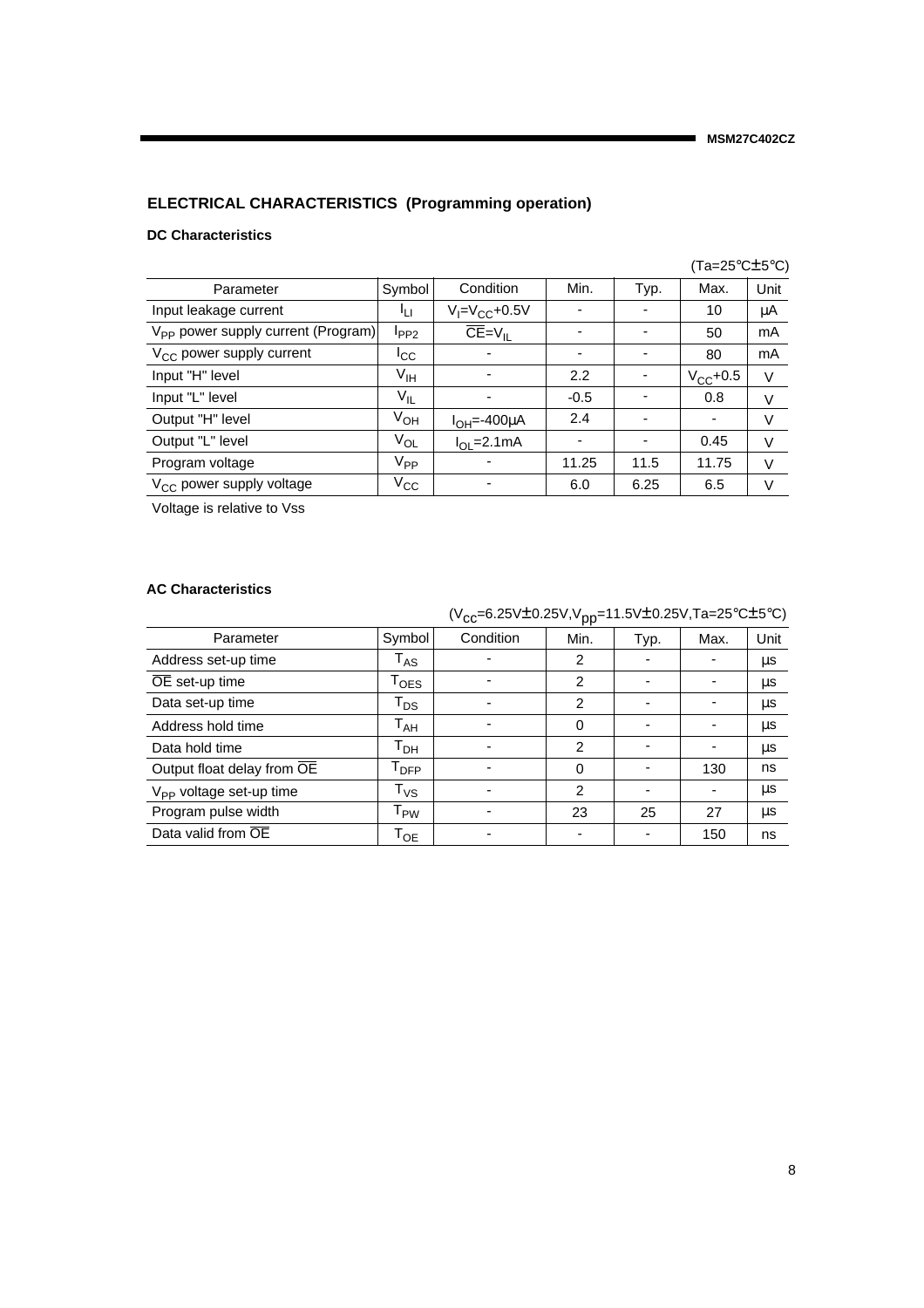# **Programming Waveform**



### **PIN Capacitance**

 $(V_{CC} = 5V, Ta = 25°C, f = 1MHz)$ 

| Parameter     | Symbol | Condition         | Min. | $TVP$ . | Max. | Unit |
|---------------|--------|-------------------|------|---------|------|------|
| Input         | ∪lN1   | $V = 0V$          | -    |         | 12   |      |
| $BYTE/V_{PP}$ | ∪ın2   |                   | -    |         | 60   | рF   |
| Output        | სი∪    | $V_{\Omega} = 0V$ | -    | -       | 15   |      |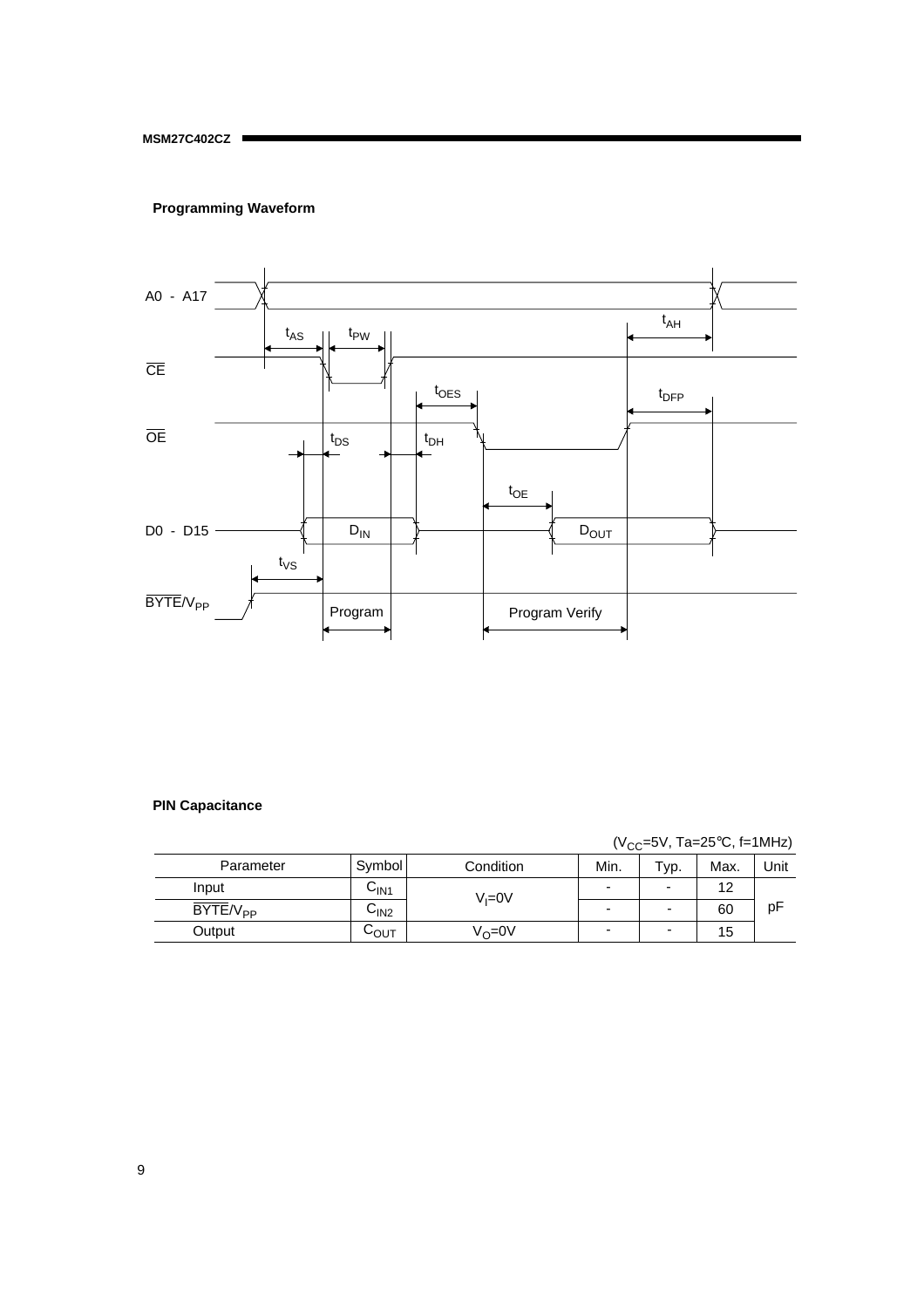**High Speed Programming Algorithm ( I )**

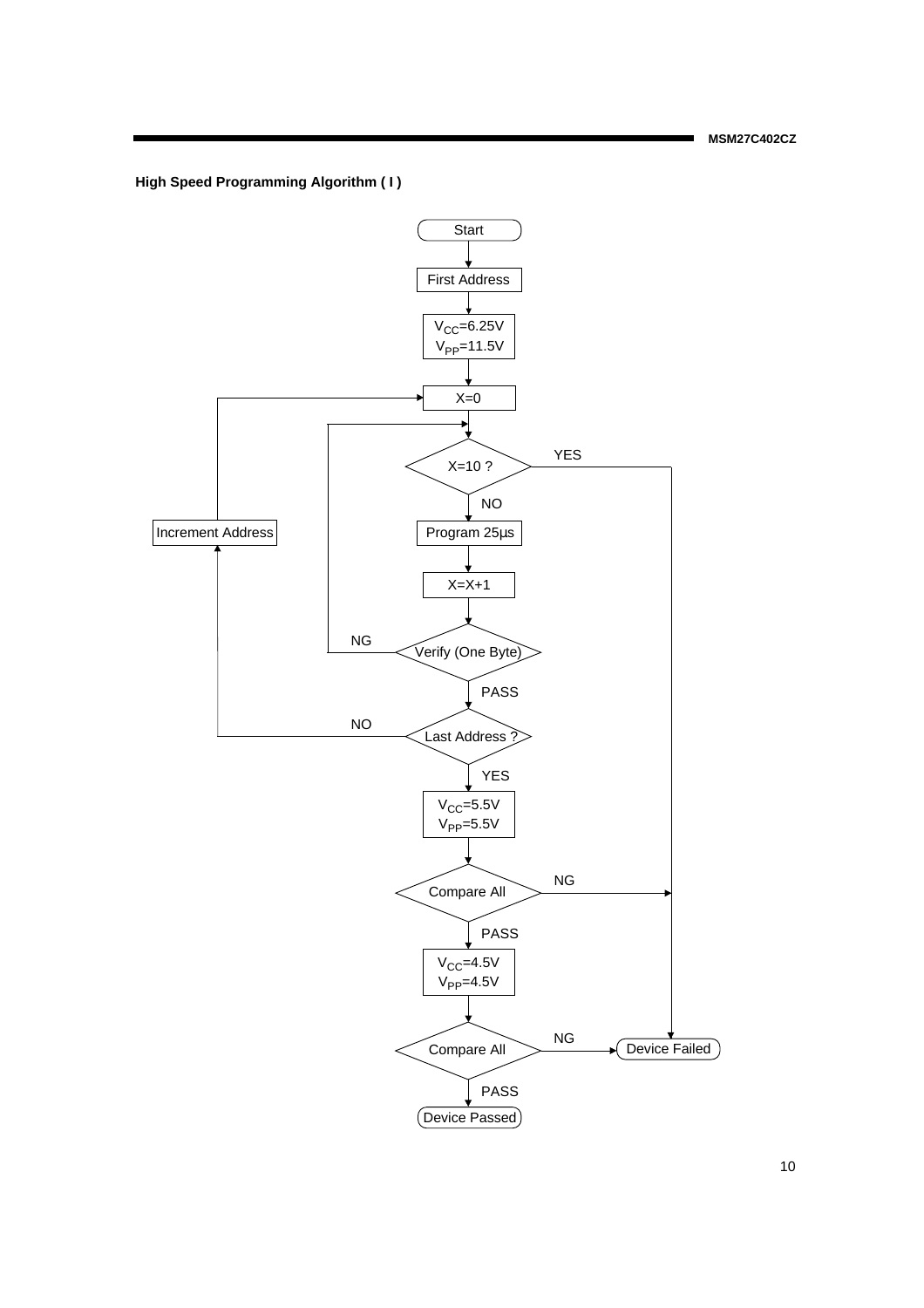**High Speed Programming Algorithm ( II )**



11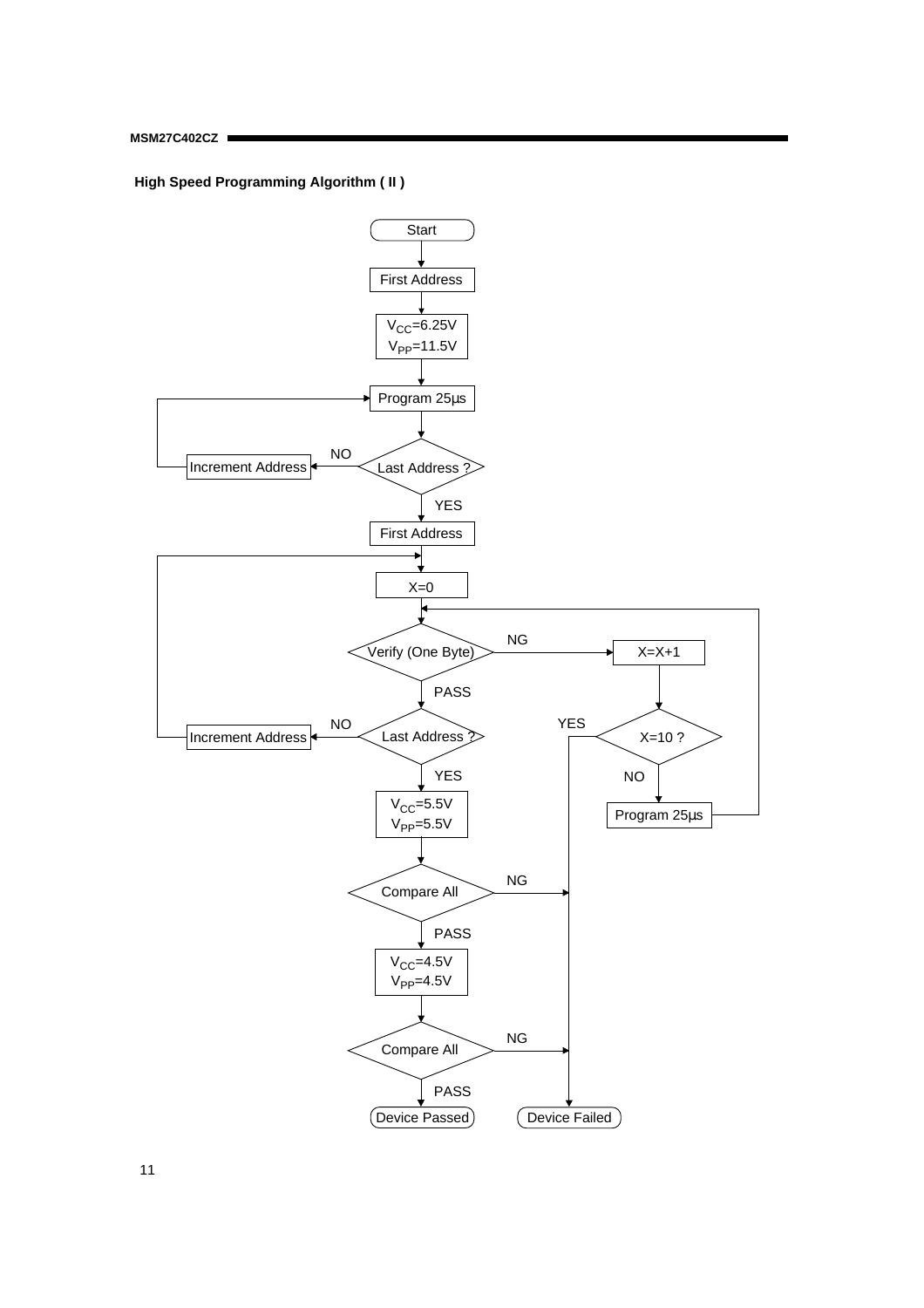# **NOTICE**

The information contained herein can change without notice owing to product and/or technical improvements. Before using the product, please make sure that the information being referred to is up-todate.

The outline of action and examples for application circuits described herein have been chosen as an explanation for the standard action and performance of the product. When planning to use the product, please ensure that the external conditions are reflected in the actual circuit, assembly, and program designs.

When designing your product, please use our product below the specified maximum ratings and within the specified operating ranges including, but not limited to, operating voltage, power dissipation, and operating temperature.

Oki assumes no responsibility or liability whatsoever for any failure or unusual or unexpected operation resulting from misuse, neglect, improper installation, repair, alteration or accident, improper handling, or unusual physical or electrical stress including, but not limited to, exposure to parameters beyond the specified maximum ratings or operation outside the specified operating range.

Neither indemnity against nor license of a third party's industrial and intellectual property right, etc. is granted by us in connection with the use of the product and/or the information and drawings contained herein. No responsibility is assumed by us for any infringement of a third party's right which may result from the use thereof.

The products listed in this document are intended for use in general electronics equipment for commercial applications (e.g., office automation, communication equipment, measurement equipment, consumer electronics, etc.). These products are not authorized for use in any system orapplication that requires special or enhanced quality and reliability characteristics nor in any system or application where the failure of such system or application may result in the loss or damage of property, or death or injury to humans. Such applications include, but are not limited to, traffic and automotive equipment, safety devices, aerospace equipment, nuclear power control, medical equipment, and life-support systems.

Certain products in this document may need government approval before they can be exported to particular countries. The purchaser assumes the responsibility of determining the legality of export of these products and will take appropriate and necessary steps at their own expense for these.

No part of the contents cotained herein may be reprinted or reproduced without our prior permission.

All brand, company and product names are the trademarks or registered trademarks of their respective owners.

Copyright 1998 Oki Electric Industry Co., Ltd.